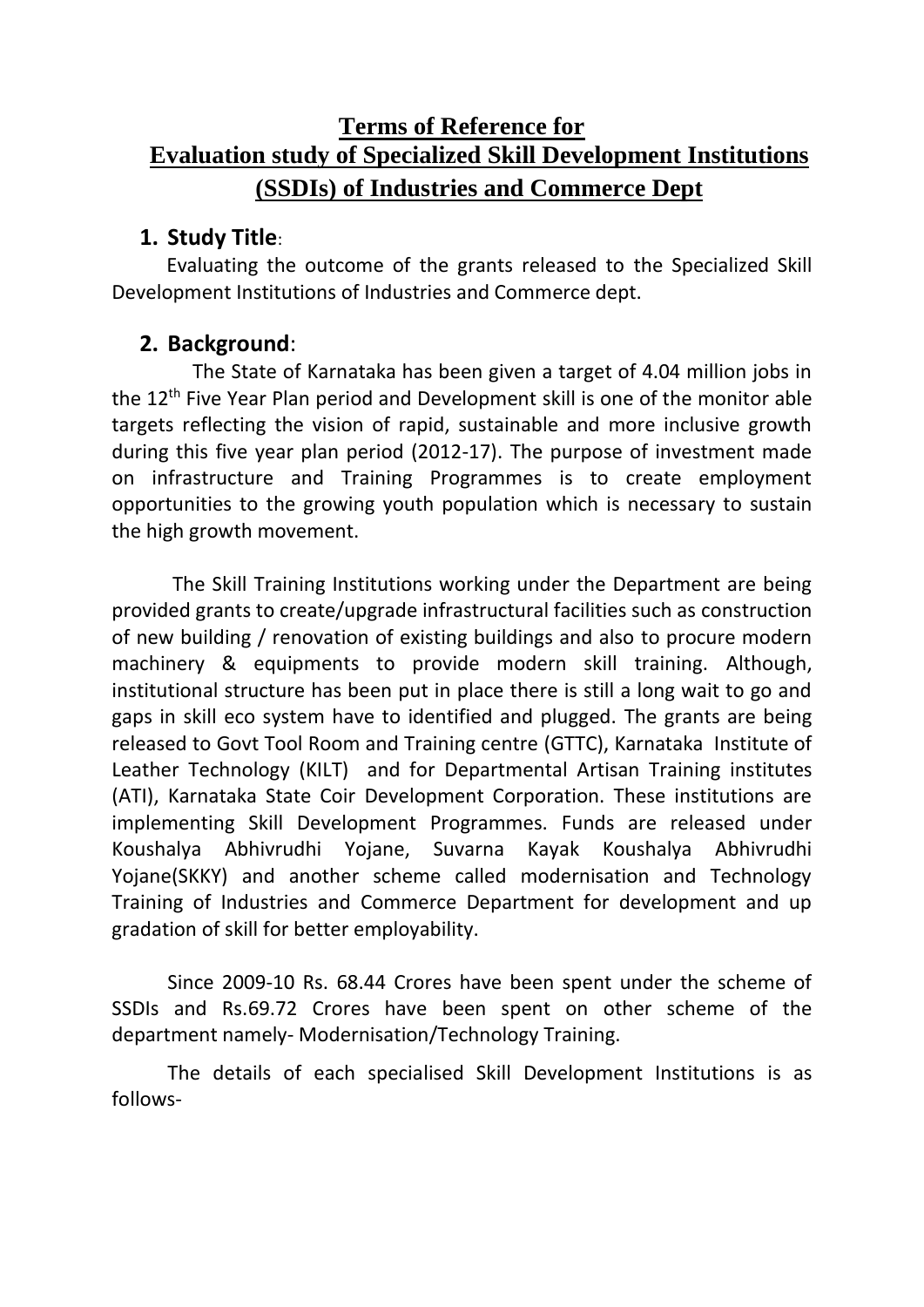# **Government Tool Room and Training Centre (GTTC) :**

 GTTC is a premier Tool Room and Training centre, established by Govt.of India and Govt.of Karnataka with the Danish assistance in the year 1972. GTTC functions as an autonomous institution under the Department of Industries & Commerce, Government of Karnataka. GTTC has specialized in Tool Engineering, Design, Analysis, and skill building in Tool Manufacturing, Precision manufacturing, Electronics, Mechatronics and allied disciplines.

GTTC has established 20 centres all over the Karnataka viz Bangalore, Mysore ,Hassan, Mangalore, Gulbarga ,Dandeli, Hospet , Belgaum, Hubli, Harihar, Maddur, Kudalasangama , Kanakapura, Lingsugur, Gundlupet, Humnabad, Kadur, Kolar, Tumkur, Shimoga with following objectives

- To provide technical education to youth with employable skills.
- To impart world class Training in Tool Engineering and Emerging Technologies.
- To provide highly skilled manpower and technical services to industries
- To provide 100% employment opportunities to GTTC trained candidates
- To provide technical services in Dies, Moulds, Tools, Hi tech components laser and Related areas

## **Training Activities:**

The centre conducts specific Long Term AICTE recognise training course such as-

- 4 years Diploma in Tool and Die making.
- 4years Diploma in Mechatronics.
- 4years Diploma in Precision Manufacturing.
- 3 years Diploma in Electronics and Tele Communications.
- 1 years Diploma in Tool Design.
- 2 years M.Tech in Tool Engineering.

The centre conducts regular Short Term Training Programmes with certification of its own in the following areas for all courses:

- CAD Drafting.
- CAD Design
- CNC Milling Machine Programme and Machine Operation
- CNC Turning programming and Machine Operation
- Computer Aided Machining
- Metrology.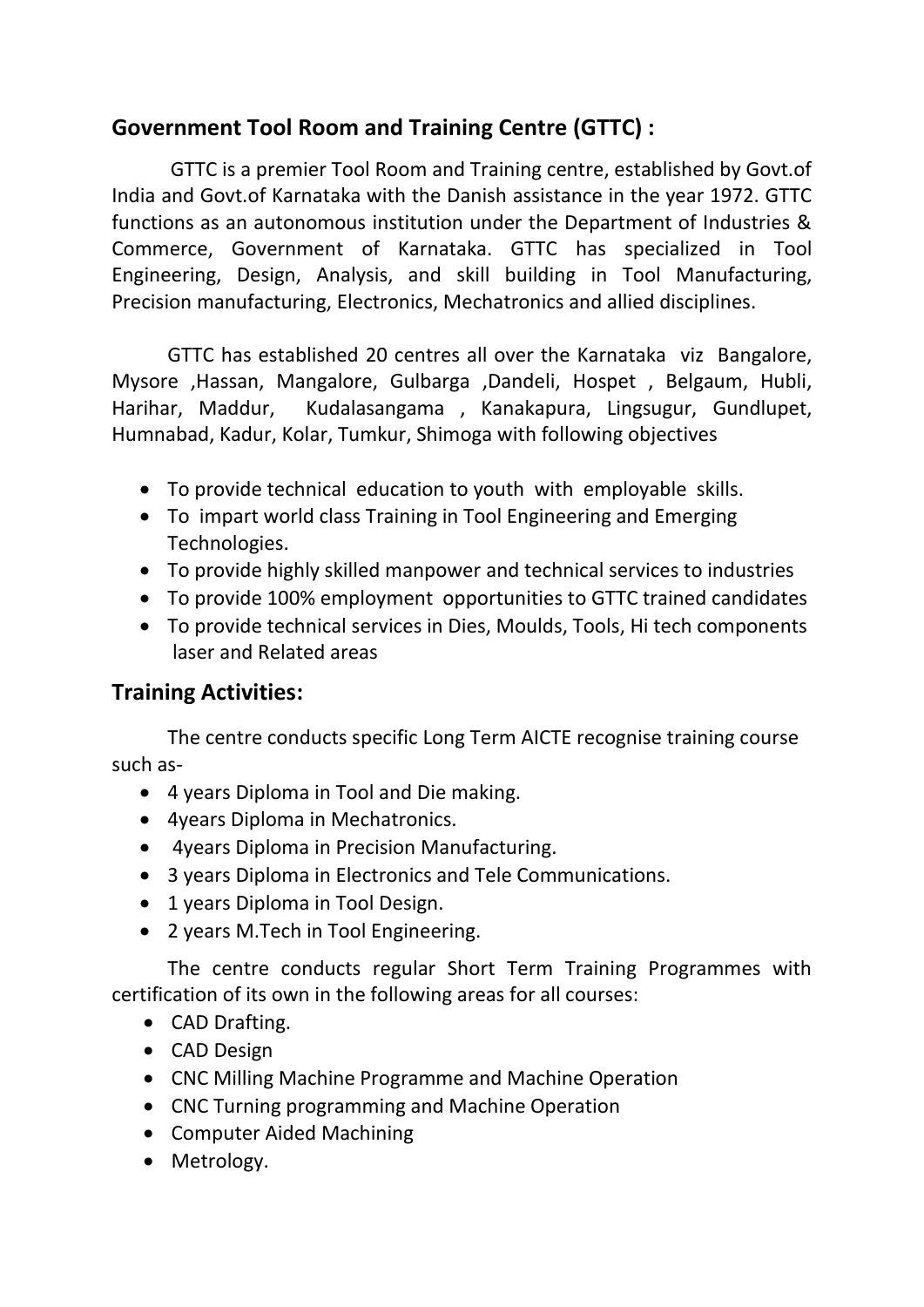# **The Centre is having the following facilities-**

- Placement and Monitoring Cell.
- Regular Industrial Visit.
- Project consultancy Service to young entrepreneurs
- Secured Hostels for Boys and Girls.

The centres conduct Seminars in local ITI/Diploma Institutions to create awareness of skill development courses. Active participation in "JOB MELAS" is done. GTTC is providing technical services to around 300 industries in the state. Unemployed Youth of BPL families are undergoing Skill Development Training at various GTTC centres

So far an expenditure of Rs . 36.95 Crores is incurred on civil works, Rs. 58.68 on machinery and equipment and Rs. 13.90 Crores on Training etc from 2009-10 to 2013-14.

# **Karnataka Institute of Leather Technology (KILT):**

KILT is an autonomous body registered under society act. KILT is offering the following courses-

- 3 years diploma in leather & Fashion Technology.
- 1 year post graduation diploma in Leather processing Technology/Footwear Technology/Leather goods & Garment Technology.
- 3 months certification courses in Footwear Designs/leather goods and garments design/leather testing & quality control/Merchandising & Marketing.

# **The Institute is having the following facilities-**

- Placement and Monitoring Cell.
- Regular Industrial Visit.
- Project consultancy Service to young entrepreneurs
- Secured Hostels for Boys and Girls.

KILT is establishing export facility centre for Leather Technology at Ullal. KILT had sanctioned grants under ASIDE scheme of GOI as well as from Government of Karnataka for construction of training blocks, administrative building etc and also for procurement of Machineries. The Government of Karnataka share has been released to institute.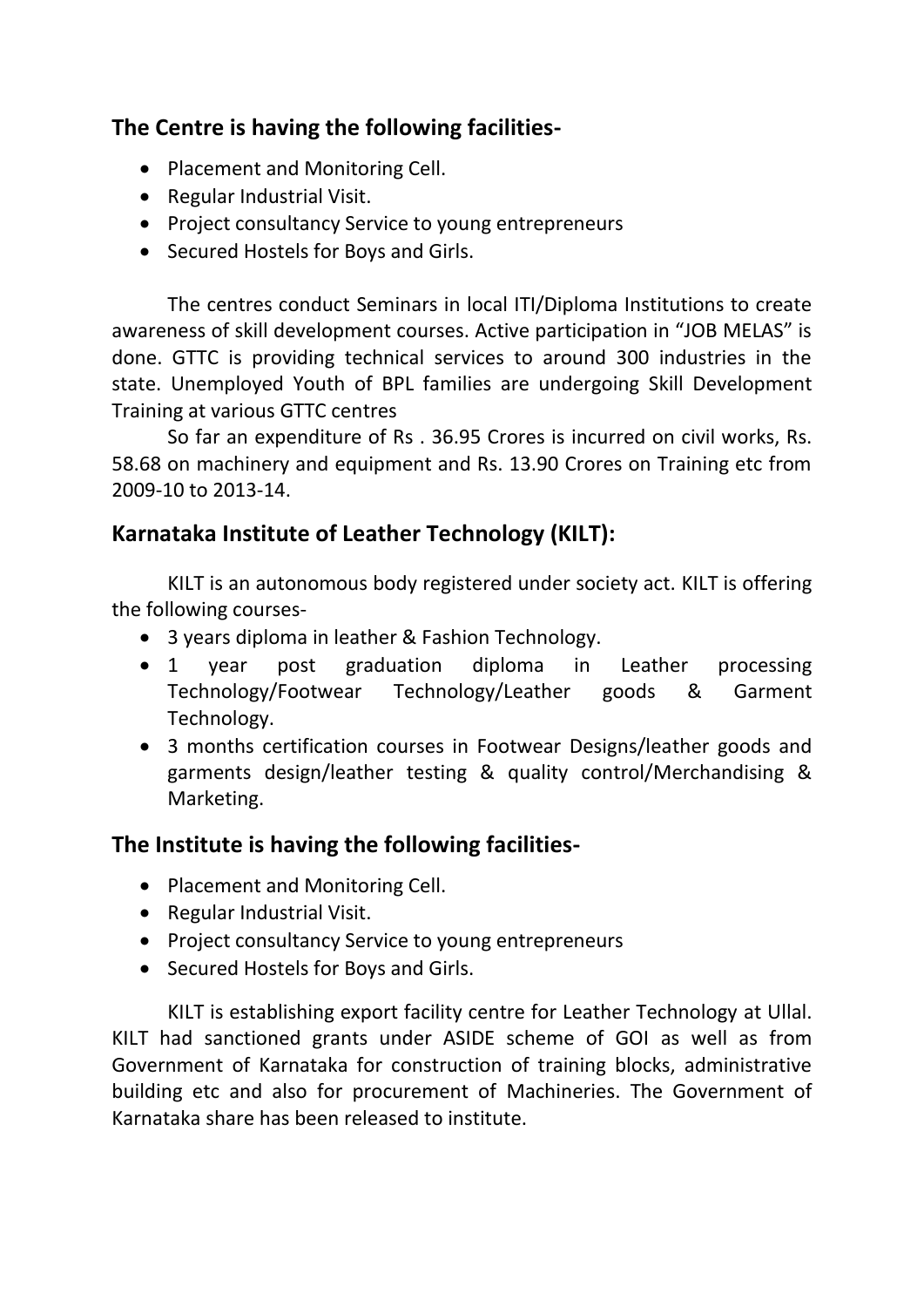### **Artisan Training Institutes:**

Artisan training Institutes are the departmental training institutes established long years ago for imparting training to the hereditary Artisans to upgrade their skills. 27 ATIs are functioning in the State of which 23 are running in Govt buildings and 4 are run in private buildings. The courses offered were general engineering works (Fabricated material) carpentry, smithy, lac and ware, Agarbathy and candle making. Over a period of time, these trades lost their importance . Department felt to modernise these ATI's, during 2013-14 by introducing new courses namely fashion designing, CNC lath works, House hold electrical appliances, 3D printing and scanning, Computer Hardware and Software, Motor rewinding, Transformer repair and services and weaving of towels and bed sheets. During 2013-14, 13 ATIs have been given funds for reviving the centres. The total sanctioned staff strength in all ATIs is 66. Out of these 33 posts are filled up and the remaining posts are vacant. The existing staff needs orientation of new trades for imparting training. It is proposed by the department to get the training outsourced from KGTTI, GTTC and NTTF.

# **Karnataka State Coir Development Corporation**

The Corporation was established with the main objective of developing Coir sector in the State. The main functions of the Corporation are to:

- 1. Carry on the business of developing, promoting and stabilizing the coir and coir based and coconut based industries in Karnataka
- 2. To support, protect maintain increase and promote the production and sale of coir, coir products and coconut products
- 3. To implement scheme of the Government of Karnataka and the Government of India for the development of coir and coconut based industries.
- 4. To generate rural employment to women (including SC/STs) by providing training and engaging in production of coir products in the coir complexes
- 5. To undertake and promote research and development of coir and its products.

# **Karnataka State Coir Co-operative Federation Limited**

• Karnataka State Coir Co-operative Federation Ltd., has been established during 1961 for the development of Coir Industry in Co-operative Sector.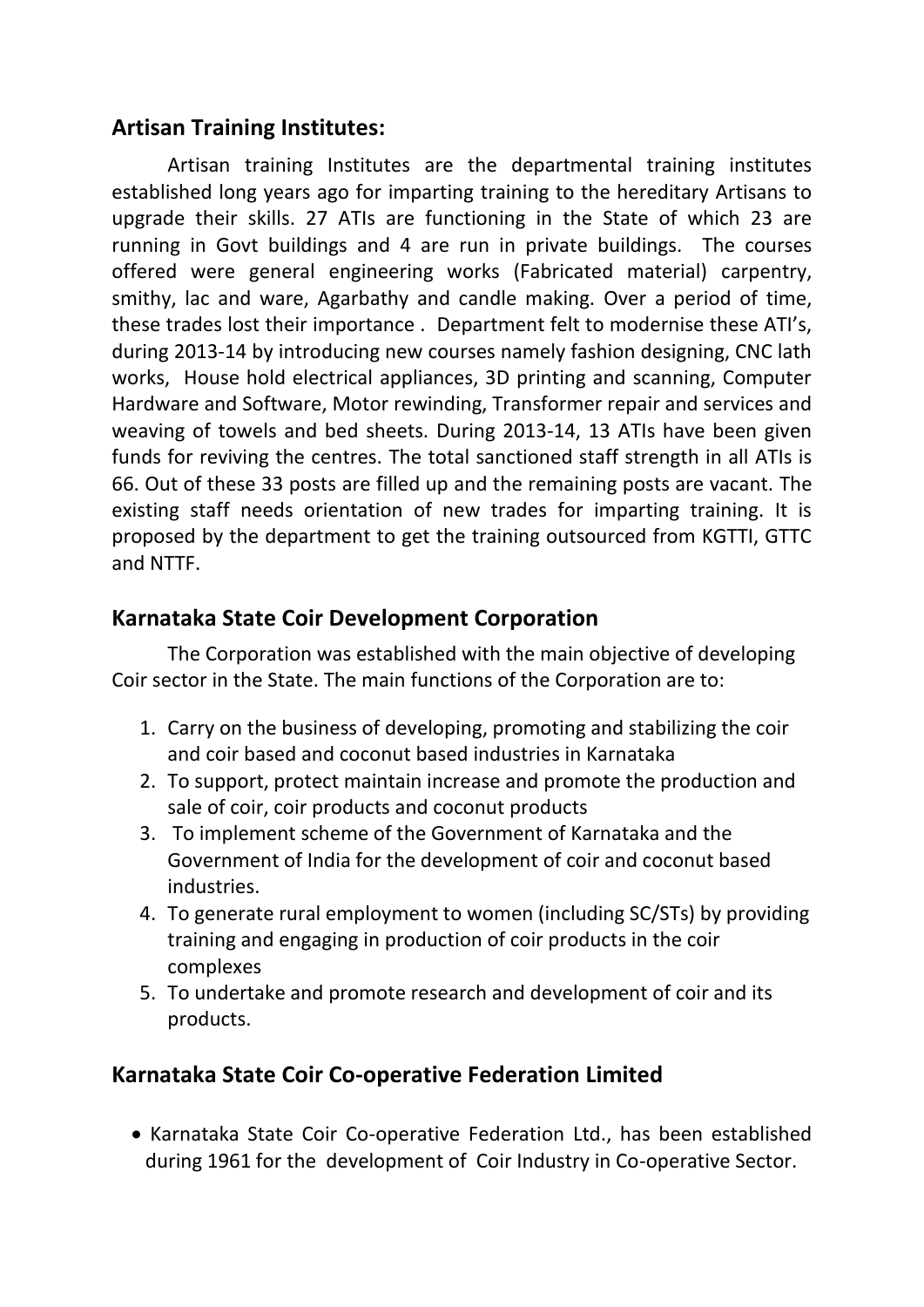- The Federation is a State Level Organisation and it provides employment to Rural Artisans, of which, 90% belongs to Women Folk and implemented special component plan and Trible sub plan for a SC/STs. Since 2009-10 Rs. 1.27 crores has been spent under SCP & TSP.
- **The Govt. of Karnataka has invested Share Capital of Rs.329.22 lakhs (99%) in the Organisation.** The Federation having 60 affiliated Primary Coir Co-operative Societies as Members.
- The Federation is running 17 Production Centres all over Karnataka for manufacturing of Coir fibre, Curled rope, mats & mattings, Geo-textiles and also Rubberised coir mattressess, pillows, cushions etc., During 2014- 15, the Production Target of the Federation is Rs.4.00 Crores and during 2014-15 (upto August,2014) the Federation has produced goods worth Rs.49.00 lakhs.
- The Federation is having 12 sales outlets and 3 Mobile Sales Vans for conducting sales of coir products. During 2014-15, the Sales Target of the Federation was Rs.6.00 crores and (upto end of August, 2014), it has conducted sales of Rs.83.00 lakhs.
- To Identify and provide Trg. and continuous employment to the Rural Artisans.
- To Establish Trg. and Production Centre and increase employment opportunities
- To Utilise the coir fibre for production of value added products.
- Establish market outlets in and around the State.
- To conduct awareness regarding proper utilization of coir in the production of value added products.
- Producing coir composite by utilizing coir pith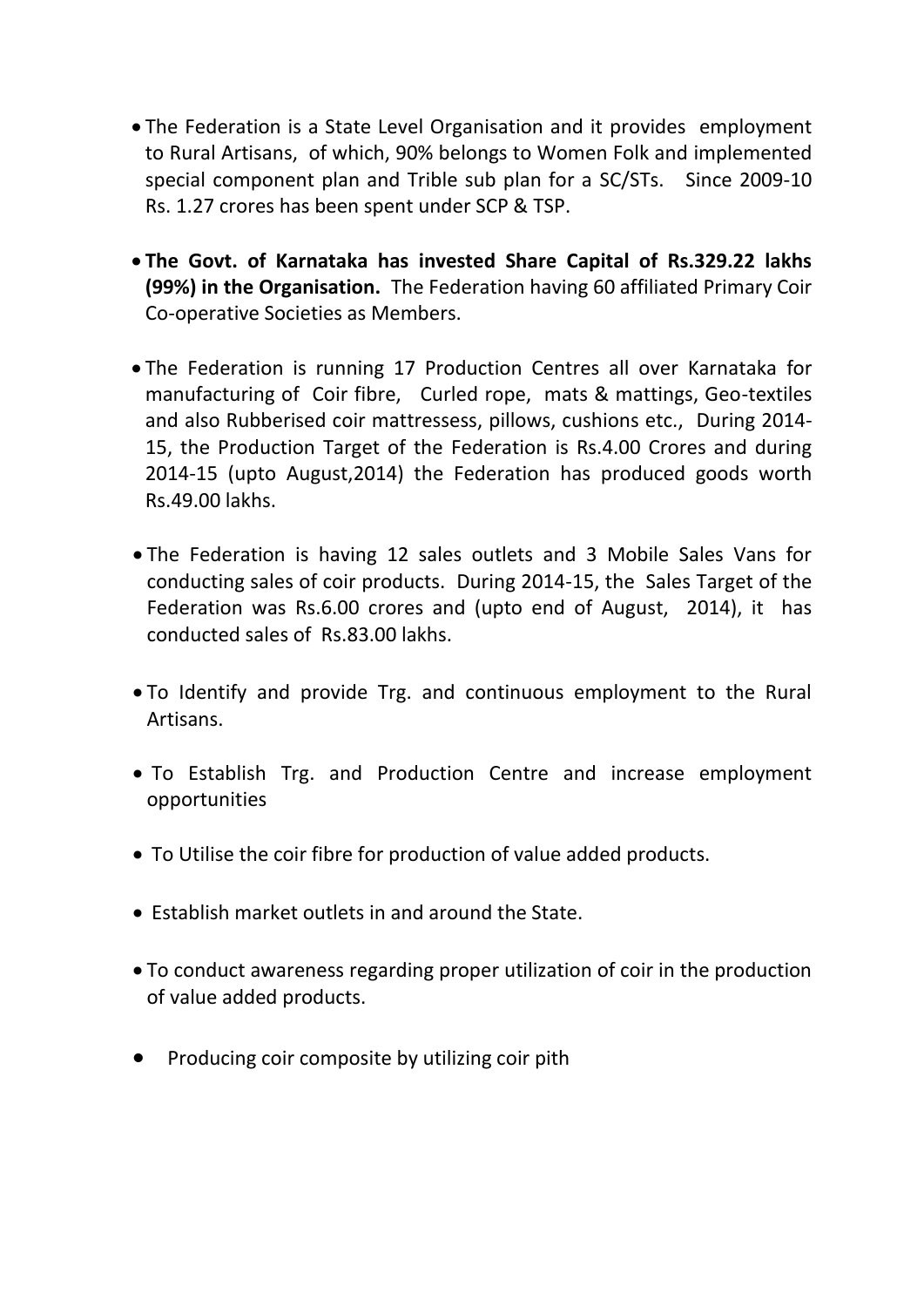# **Central Institute of Plastic Engineering and Technology**

 It was established in 1991 in Mysore and since then it has been serving the plastics and allied industries in and around Karnataka. The centre runs both academic and industry programs for the skill development/up gradation for the benefit of students and industries. All CIPET trainees are usually placed through the campus Training and placement cell. The institute also offers technical services in the area of plastic mould design, tooling and mould manufacturing, plastics processing and testing and third party inspection. In addition it offers consultancy and Advisory services and undertakes R&D projects as well.

 CIPET, Mysore is well equipped with state-of-the art machines in tool room, processing and Testing departments while the CAD laboratory is equipped with the latest software and workstations. The centre has a spacious auditorium, a modern conference hall, a well-stocked library and well-maintained classrooms. There is a Boys hostel on campus for the male trainees while a Girls hostel in under construction. The institute imparts short term training programmes of one week and long term sponsored training programmes of 3 years Diploma Courses in Plastic and Plastic Mould Technology, Post Diploma in Plastic Mould Design, Post Graduate Diploma in Plastic Processing and Testing of18 months duration besides this moulder training programme and EDP are also conducted on regular basis. Training is imparted to Overseas students also.

## **Karnataka German Multi Skill Development Centres**

Karnataka German Multi Skill Development Centres (KGMSDC) is a society promoted by GOI and GOK with technical support of German International Services (GIZ-IS). It has setup Karnataka German Training Institute (KGTTI) having centres at Bangalore and Gulbarga. The primary mission of KGTTI is to provide broad best multi disciplinary world class training programme in various technical fields, directed to world development of specialised skills in alignment with the industry requirement across the globe.

| <b>Bangalore</b>                                              |       |            | Gulbarga |  |                     |                                    |  |
|---------------------------------------------------------------|-------|------------|----------|--|---------------------|------------------------------------|--|
| CAD/CAM, CNC programming   GIS, GPS Total Station, Mason, Bar |       |            |          |  |                     |                                    |  |
| & Operation Metrology                                         |       |            |          |  |                     | Bending, Site Supervisor, survey & |  |
|                                                               |       |            |          |  | Draftsman, Plumbing |                                    |  |
| SMT, Wave Solderting, Embedded   CNC, CAD/CAM, Tool Design    |       |            |          |  |                     |                                    |  |
| Systems,                                                      | VLSI, | Electronic |          |  |                     |                                    |  |

The Courses offered in Bangalore and Gulbarga are as follows-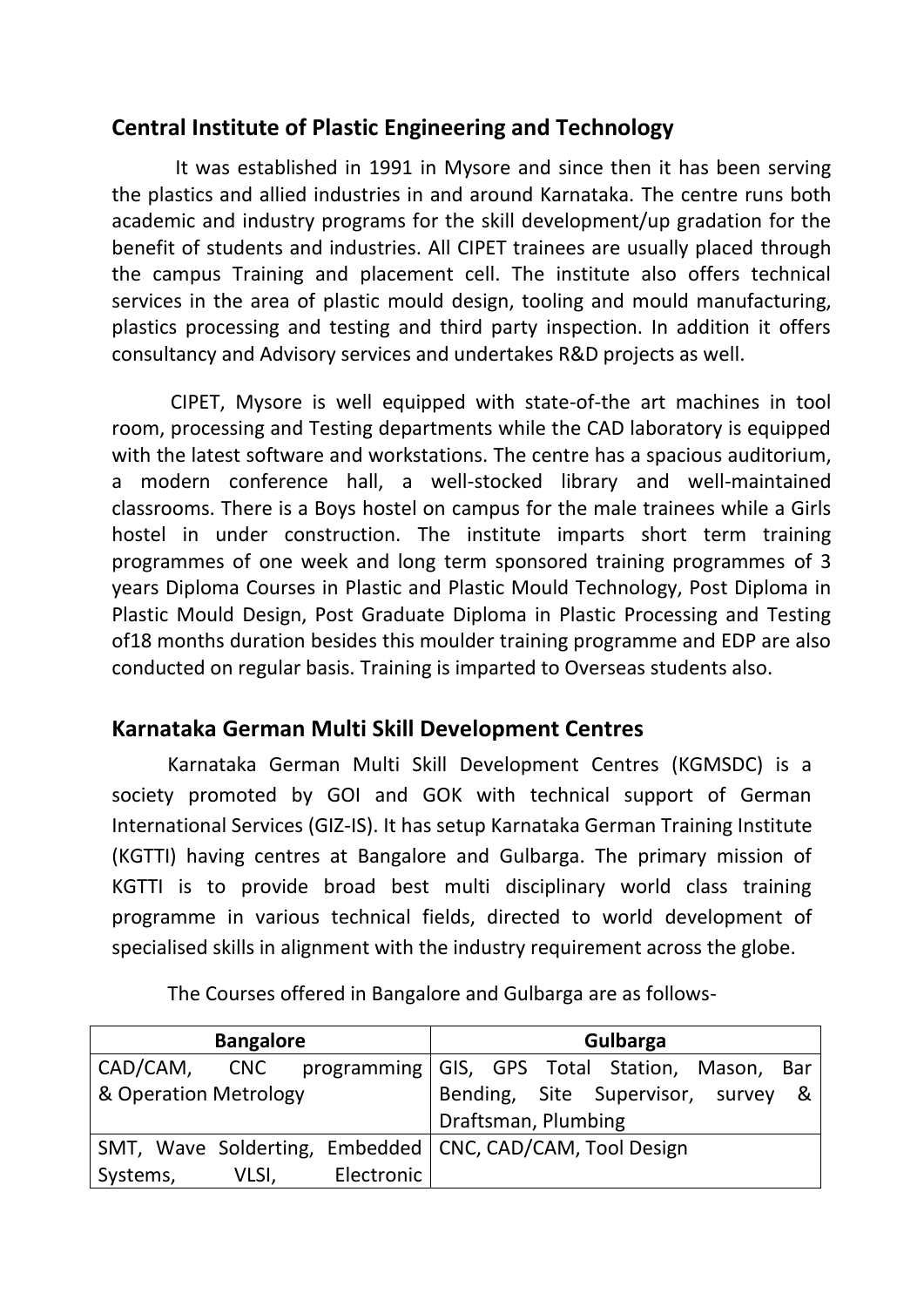| Maintenance.                         |                                           |
|--------------------------------------|-------------------------------------------|
| Drives, Pneumatics,<br>PLC<br>and    | Electrical Pumps and Motor Repairing,     |
| Hydraulics, Man-Machine Interface,   | Industrial electrician, Motor control and |
| <b>Field Instrumentation</b>         | Electric panel, electronics Maintenance,  |
|                                      | <b>PCB Manufacturing.</b>                 |
| Effluent treatment, Wastewater   Air | Conditioner, Deep<br>Freezer,             |
| treatment, Environment audit-        | Automobile air-conditioning, Central Air- |
| Environment Impact Assessment,       | Conditioning.                             |
| <b>Eco-Industrial Parks.</b>         |                                           |
| Welding,<br>MIG, MAG, TIG Pipe       | MIG, MAG, TIG<br>Welding<br>Pipe          |
| <b>International Welder</b>          | International Welder.                     |
| IT-Hardware and Networking. CCNA,    | It-Hardware and Networking, CCNA VM       |
| <b>VM Ware</b><br>Ware.              |                                           |

Rs. 38.00 Crores have been realised so far by Employment and Training Department to these two centres for creation of infrastructure and training programmes.

## **3. Evaluation , scope purpose and objective**

The Scope of the study is confined to-

- (i) 27 district of Karnataka where Artisan Training Centres are functioning
- (ii) 20 GTTC Centres functioning in Bangalore, Mysore, Dakshina Kannada, Gulbarga, Belgaum, Uttara Kannada, Hubli, Davangere, Balalkot, Mandya Raichur, Bidar, Kolar, Tumkur, Shimoga, Chikmagalur and Hassan.
- (iii) KILT Bangalore
- (iv) Karnataka Coir Development Corporation Ltd, Bangalore
- (v) KGTTI- Bangalore and Gulbarga

The Skill Training Institutions working under the Department are being provided grants to create/upgrade infrastructural facilities such as construction of new building/renovation of existing buildings and also to procure modern machinery & equipments to impart modern skill training

#### **Purpose**:

1. The purpose of the Evaluation is to check whether the objectives of the schemes are fulfilled.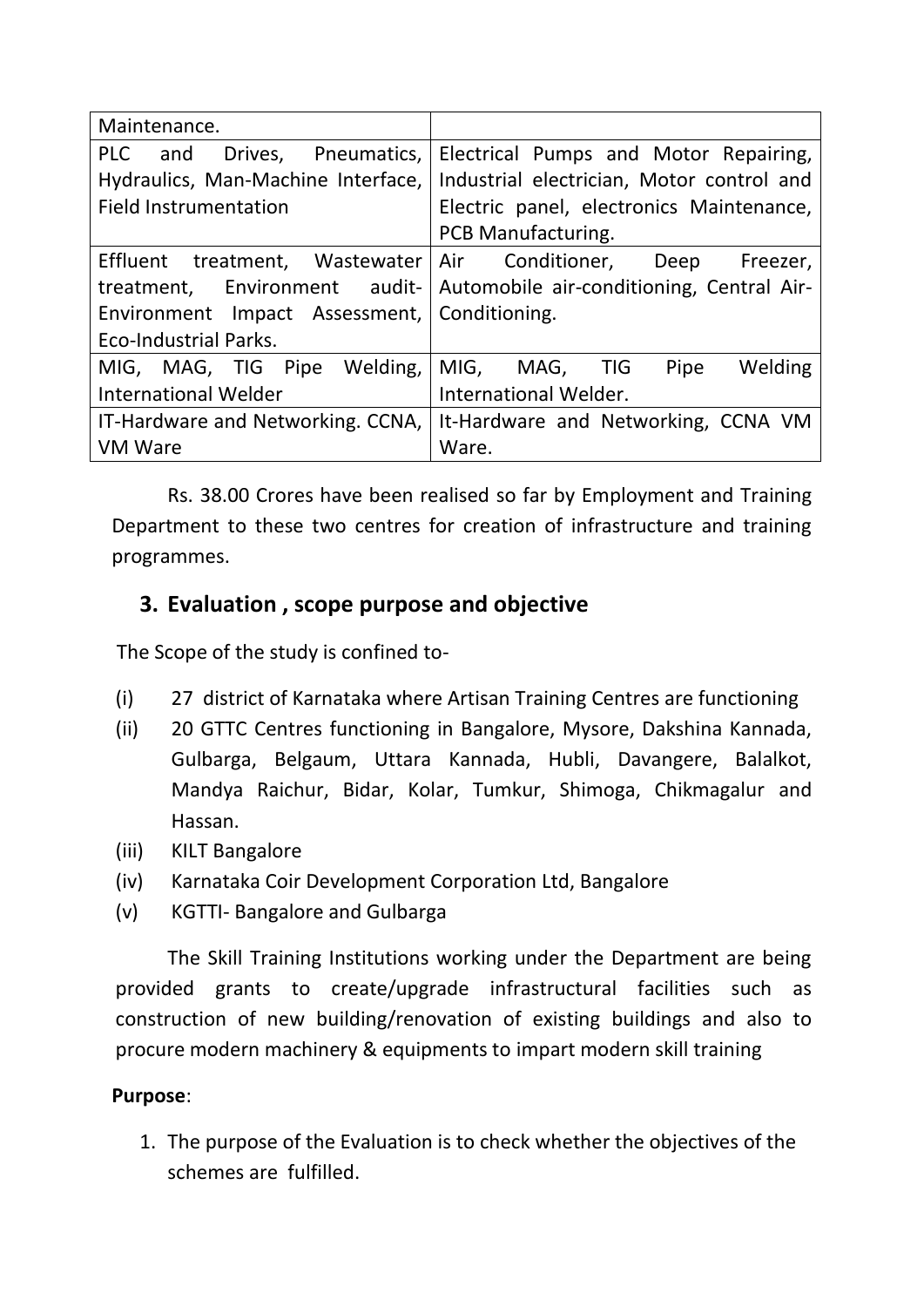- 2. Whether GTTC/KILT/KSCDC Ltd/ATIs are strengthening gradually?
- 3. Whether these Institutions are competing with the private skill institutions?
- 4. By strengthening these institutions any intake capacity has been increased in these institutions.
- 5. To study the employability of the candidates who have under gone training courses.
- 6. Whether these institutions are adopting specialised skills in alignment with industry requirements of the district/ state.
- 7. How far the support from KGTTI has been fruitful in upgrading the training and modern skill/methods by the institutions.

## **4. Sampling Methodology**

1. The following is the sample selected randomly of GTTC Centres which are to be studied by the Consultant Evaluation Organization-

| Sl. No         | District in which Centre is<br>Located | Rating of GTTC<br>A=Very Good<br>B= Good<br>C= Satisfactory | Whether<br>Districts in<br>sample |
|----------------|----------------------------------------|-------------------------------------------------------------|-----------------------------------|
| $\mathbf{1}$   | <b>Bangalore Urban</b>                 | A                                                           | Yes                               |
| 2              | <b>Bangalore Rural</b>                 | $\mathsf C$                                                 | Yes                               |
| 3              | Kolar                                  | B                                                           | N <sub>o</sub>                    |
| $\overline{4}$ | Dakshina Kannada                       | B                                                           | Yes                               |
| 5              | Hassan                                 | B                                                           | N <sub>o</sub>                    |
| 6              | Mandya                                 | C                                                           | N <sub>o</sub>                    |
| 7              | Mysore                                 | A                                                           | Yes                               |
| 8              | Belgaum                                | B                                                           | N <sub>o</sub>                    |
| 9              | <b>Bagalkot</b>                        | C                                                           | N <sub>o</sub>                    |
| 10             | Dharwad                                | A                                                           | N <sub>o</sub>                    |
| 11             | Uttar Kannada                          | C                                                           | N <sub>o</sub>                    |
| 12             | <b>Bellary</b>                         | C                                                           | Yes                               |
| 13             | <b>Bidar</b>                           | C                                                           | N <sub>o</sub>                    |
| 14             | Gulbarga                               | A                                                           | N <sub>o</sub>                    |
| 15             | Raichur                                | C                                                           | Yes                               |
| 16             | Koppal                                 | B                                                           | Yes                               |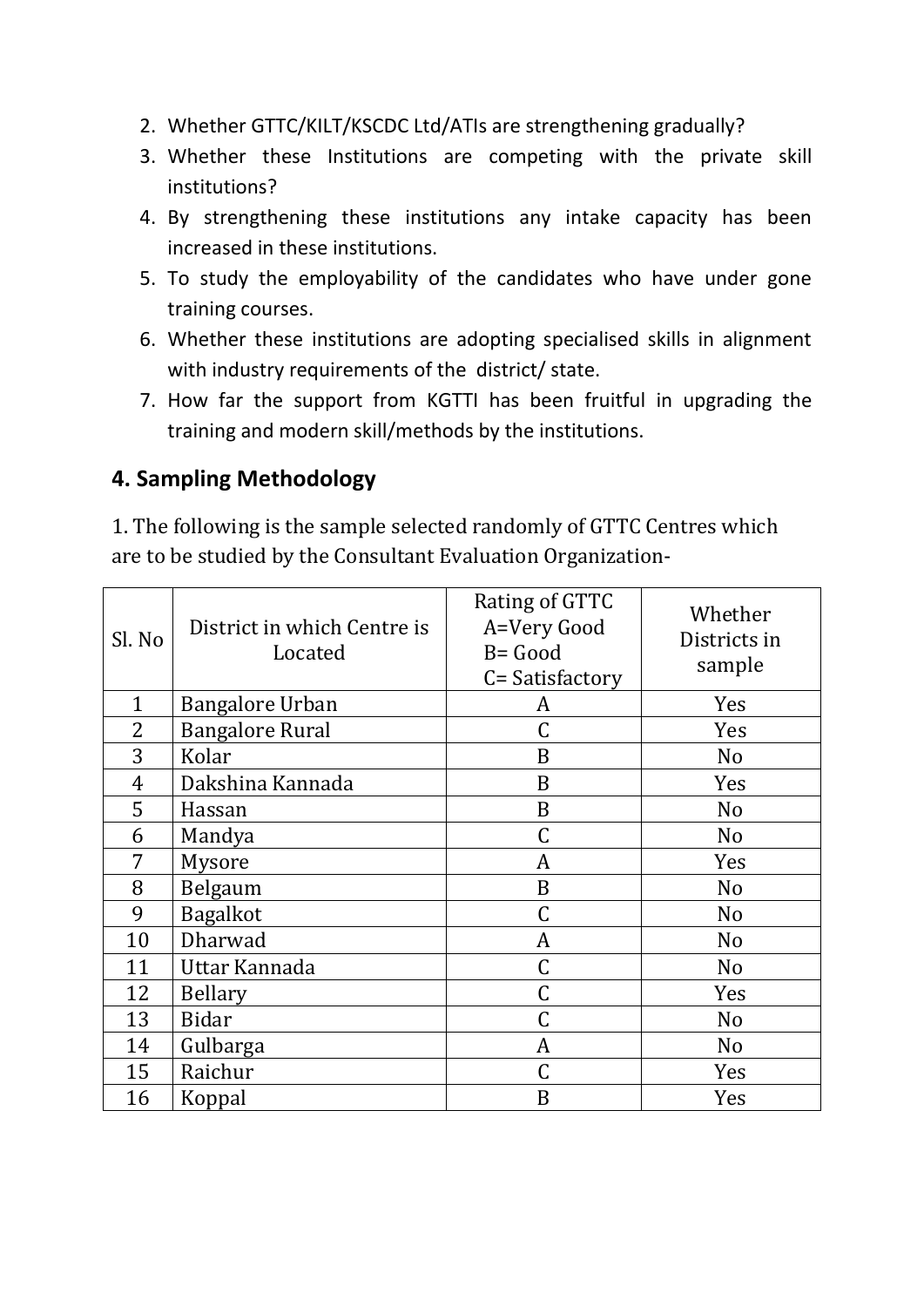| Sl. No         | District where Centre LIES   | Whether includes in<br>sample |  |  |
|----------------|------------------------------|-------------------------------|--|--|
| $\mathbf{1}$   | Ramanagaram                  | N <sub>0</sub>                |  |  |
| $\overline{2}$ | Shimoga                      | N <sub>0</sub>                |  |  |
| 3              | Tumkur                       | Yes                           |  |  |
| 4              | Chikkamagalur                | N <sub>0</sub>                |  |  |
| 5              | Dakshina Kannada             | Yes                           |  |  |
| 6              | Hassan                       | N <sub>0</sub>                |  |  |
| 7              | <b>Mysore</b>                | Yes                           |  |  |
| 8              | Chamarajanagar               | Yes                           |  |  |
| 9              | <b>Bijapur</b>               | N <sub>o</sub>                |  |  |
| 10             | <b>Bellary (Two centers)</b> | N <sub>o</sub>                |  |  |
| 11             | Gulbarga                     | Yes                           |  |  |
| 12             | Koppal                       | Yes                           |  |  |

2. The sample of District ATIs, selected amongst 13 institutes revived is-

3. Besides these, in case of KILT, its only centres in Bangalore, in case of Coir Development Corporation and Federation the latter's only centre in Bangalore, the only CIPET centre in Mysore and KGMSDC's Centre in Gulbarga (they have are in Bangalore too) are part of sample.

# **5. Evaluation Questions (inclusive not exhaustive):**

1. What are the short/long duration training programmes undertaken by these institutions? And what is the duration of these training programmes? Institution wise/year wise details to be furnished in the following Table.

| SI.<br>no. | Name of<br>Institution | Name of<br>course | Duration<br>of the<br>training | Total no.<br>of persons<br>trained | Total no.<br>οf<br>Placemen<br>ts made | for non<br>Placeme<br>nts | Reasons   Nor of persons  <br>helped for $ $<br>self emplmt |
|------------|------------------------|-------------------|--------------------------------|------------------------------------|----------------------------------------|---------------------------|-------------------------------------------------------------|
|            |                        |                   |                                |                                    | b                                      |                           |                                                             |
|            |                        |                   |                                |                                    |                                        |                           |                                                             |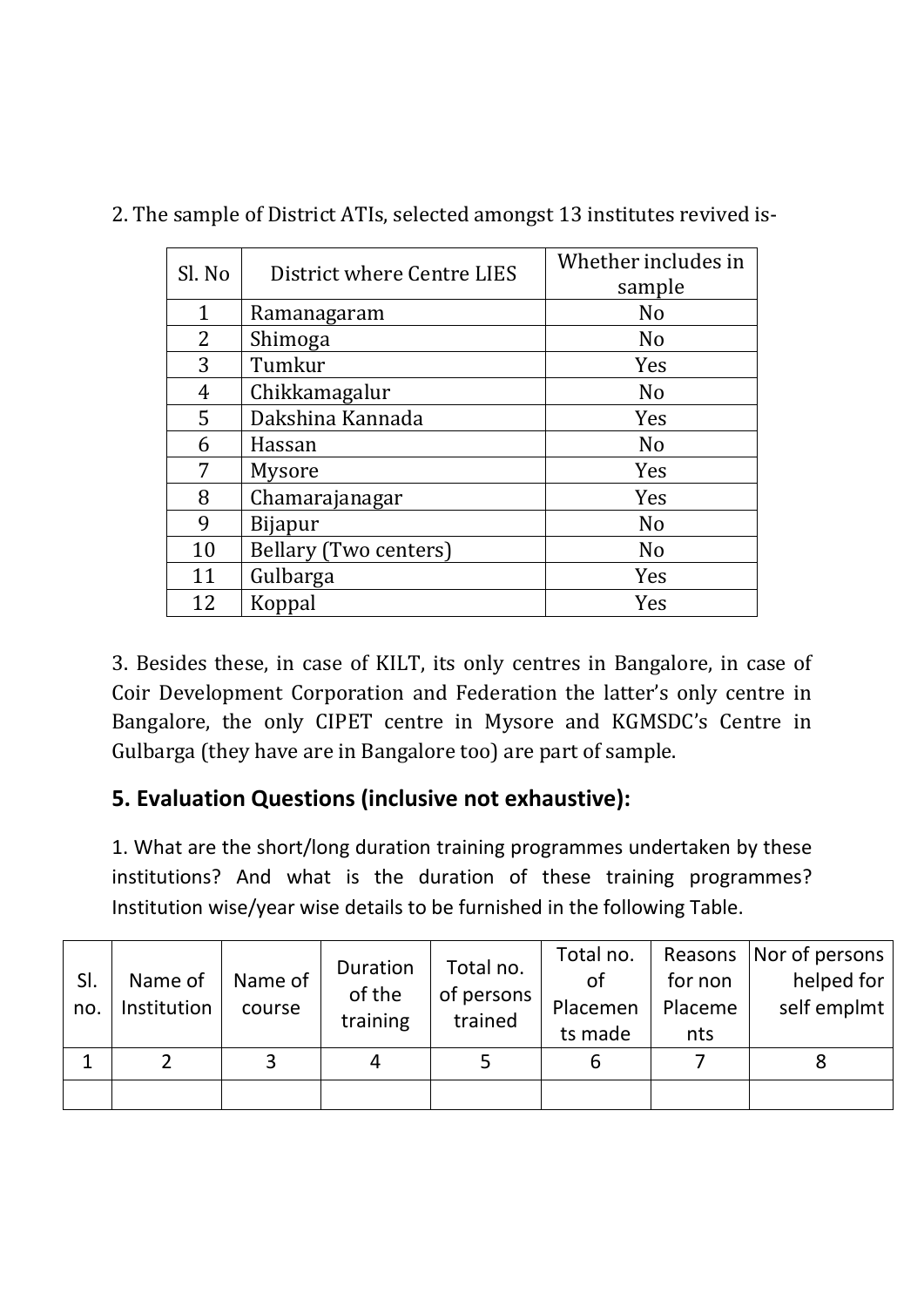2. The information on Institution wise/year wise profile of SCs/STs/BCs/Minorities/Women beneficiaries to be provided separately for columns 4 to 8 of the table in sl. no 1 above.

3. How the institutions have performed under SCSP and TSP during 2009-2013? Have the targets set been met or not? If not, Reasons thereof (Refer the evaluation Study undertaken by TECSOK)

4. Is awareness created/Publicity made prior to the training Programme by the institutions? If yes, how? If not, Why not?

5. Have the DICs/Institutions identified the skill requirement of the districts before conducting the training programme? IF yes, which are they? If no, state reasons.

6. Opinion of the beneficiaries about the training? Such as -

- (a) Is the duration ok and
- (b) Is the technical training latest/relevant in the present scenario?
- (c) Is the stipend provided for these courses adequate?
- (d) Accommodation required during Training?

7. Have the training programmes provided employment to all the candidates? If not, why not?

8. Do the Institutions help the candidates for self employment? If yes, what type of help is rendered to them?

9. Are there placement centres established in the institutions? If yes, what is the procedure adopted to place the candidates in the industries? If not, what help is given by these institutions to get employment after training is imparted?

10. What has been the actual placement institution wise/training wise/course wise over the last five years i. e. 2009-10 to 2013-14?

11. What need to be done institution wise? (what courses to be wound up and what is to be continued to be inferred.)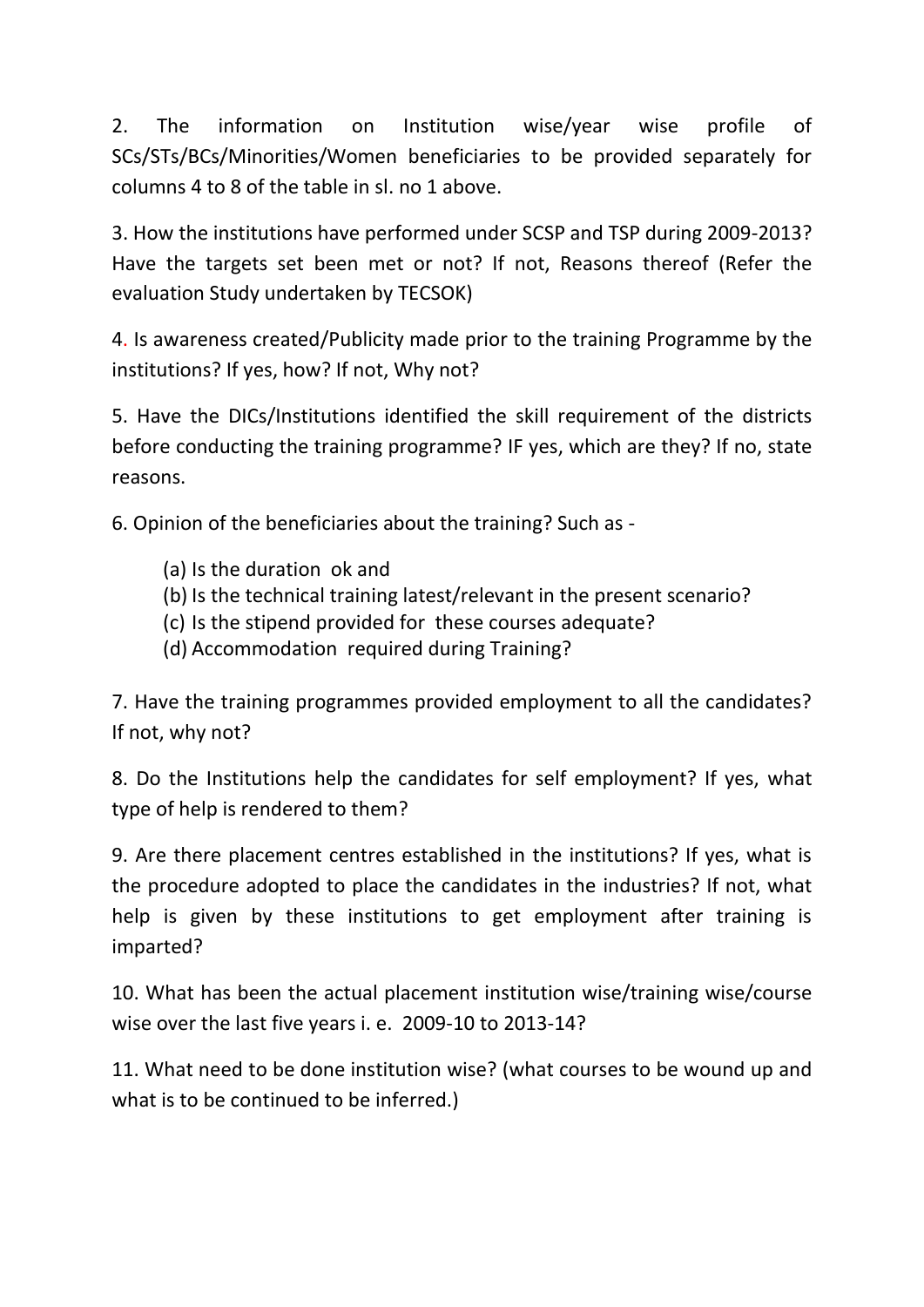12. Are the Institutions providing technical service by getting work orders from the industries in their respective areas? If yes, what is the type of service provided and to which industry? Give details, If not, why not?

13. Do these Institutions have any tie ups with Karnataka German Multi Skill Development Centres (KGMSDC) for any tailor designed skill development training programmes? If yes, what is the design sought? Give details? If not, Why not?

14. How many ATIs are actually functioning? Those not, why not? Give details

15. What is the sanctioned staffing pattern of these institutions? Are all the posts filled up? If no, what is the plan of action for filling the vacancies? Institution wise details may be furnished.

16. How are private Skill Development Institutions working? One or two Private Institutions be studied in comparison with two govt run Institutions to ascertain about best practices adopted by them.

# **6. Deliverables time Schedule**

The Industries and Commerce Department will provide year wise centres wise data required. The MDs of the institutions and district officers of DICs to be instructed by the department to furnished the required information to the evaluator for the study. It is expected to complete the study in 6 months time excluding the time taken for approval. The evaluating agency is expected to adhere to the following timelines and deliverables.

| a. Work plan submission    | : One month after signing the<br>agreement.        |
|----------------------------|----------------------------------------------------|
| b. Field Data Collection   | : Three months from date of work<br>plan approval. |
| c. Draft report Submission | : One month after field data<br>collection.        |
| d. Final Report Submission | : One month from draft report<br>submission.       |
| e. Total duration          | $: 6$ months.                                      |

# **7. Qualification of Consultant**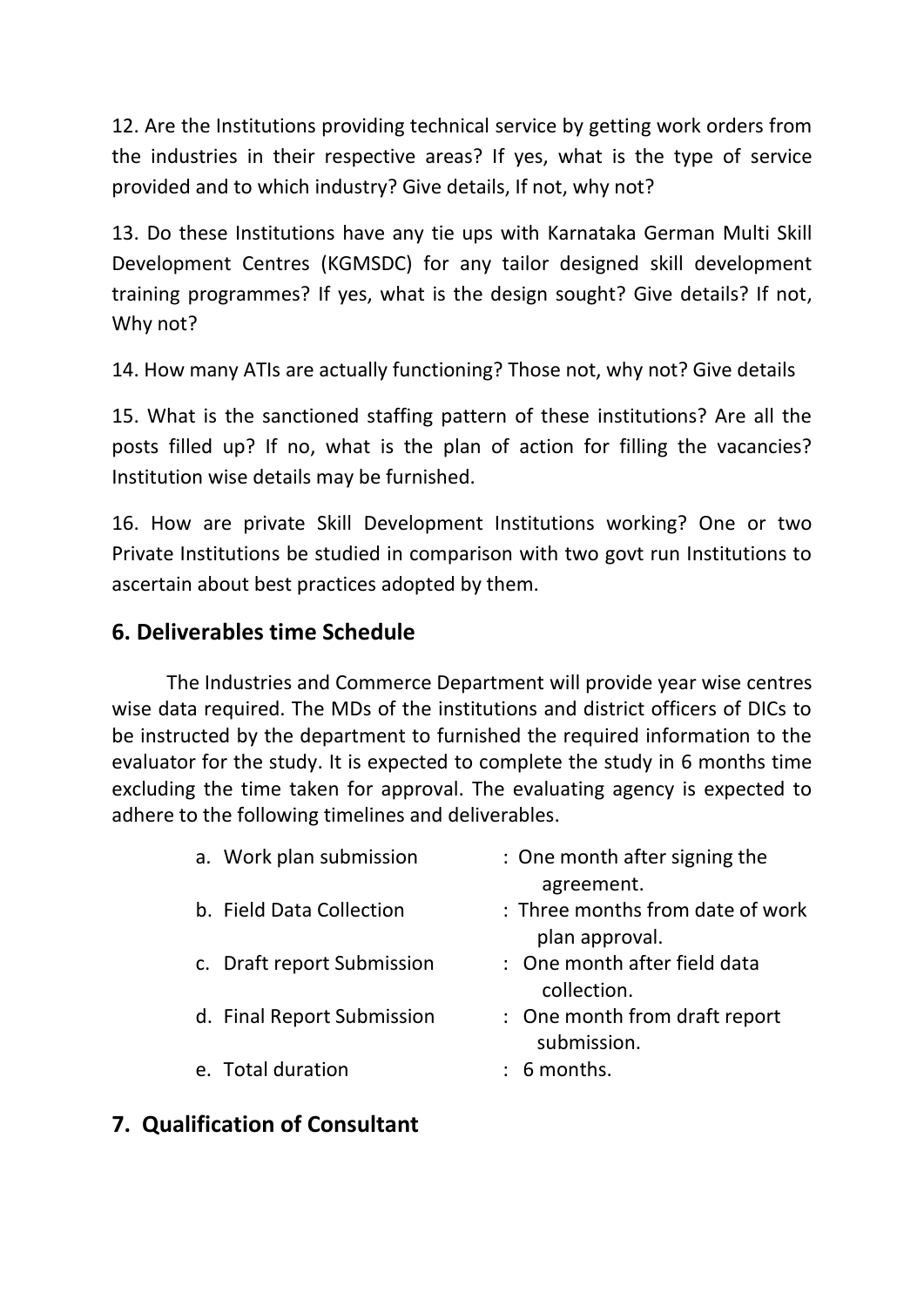Consultants should have and provide details of evaluation team members having technical qualifications/capability as below-

- i. Principal Investigator to be a post graduate in Engineering in the trades of Mechanical/Instrumentation/Mechatronics/Electronics/Elec trical/Fabrication etc (does not include Civil, Construction and the like) with about 10 years of experience, preferably in the field of Teaching or R&D.
- ii. MBA (preferably in HRD) graduates with at least 5 years of experience, and,
- iii. Statistician with at least 5 years experience in conducting statistical experiments.

# **And in such numbers that the evaluation is completed within the scheduled time prescribed by the ToR.**

**Consultants not having these number and kind of personnel will not be considered as competent for evaluation.**

# **8. Contact person to get further details about study**

Sri. Abdul Aziz, Additional Director (DIC), Industries and commerce Dept. Deputy Director (DIC), Industries and commerce Dept. 080-22389901-8 Sri. Gopal Rao, Assistant Director (DIC) 080-22389901-8, 9341723429 will be the contact persons for giving information and details for this study. Further, the MDs of GTTC, KSCDC Ltd, KILT, KGTTI may also be contacted to get information.

## **9. Selection of Consultant Agency for Evaluation**

The selection of evaluation agency should be finalized as per provisions of KTPP Act and rules without compromising on the quality.

## **10. Qualities Expected from the Evaluation Report :**

The following are the points, only inclusive and not exhaustive, which need to be mandatorily followed in the preparation of evaluation report:-

a) By the very look of the evaluation report it should be evident that the study is that of Industries and Commerce department of the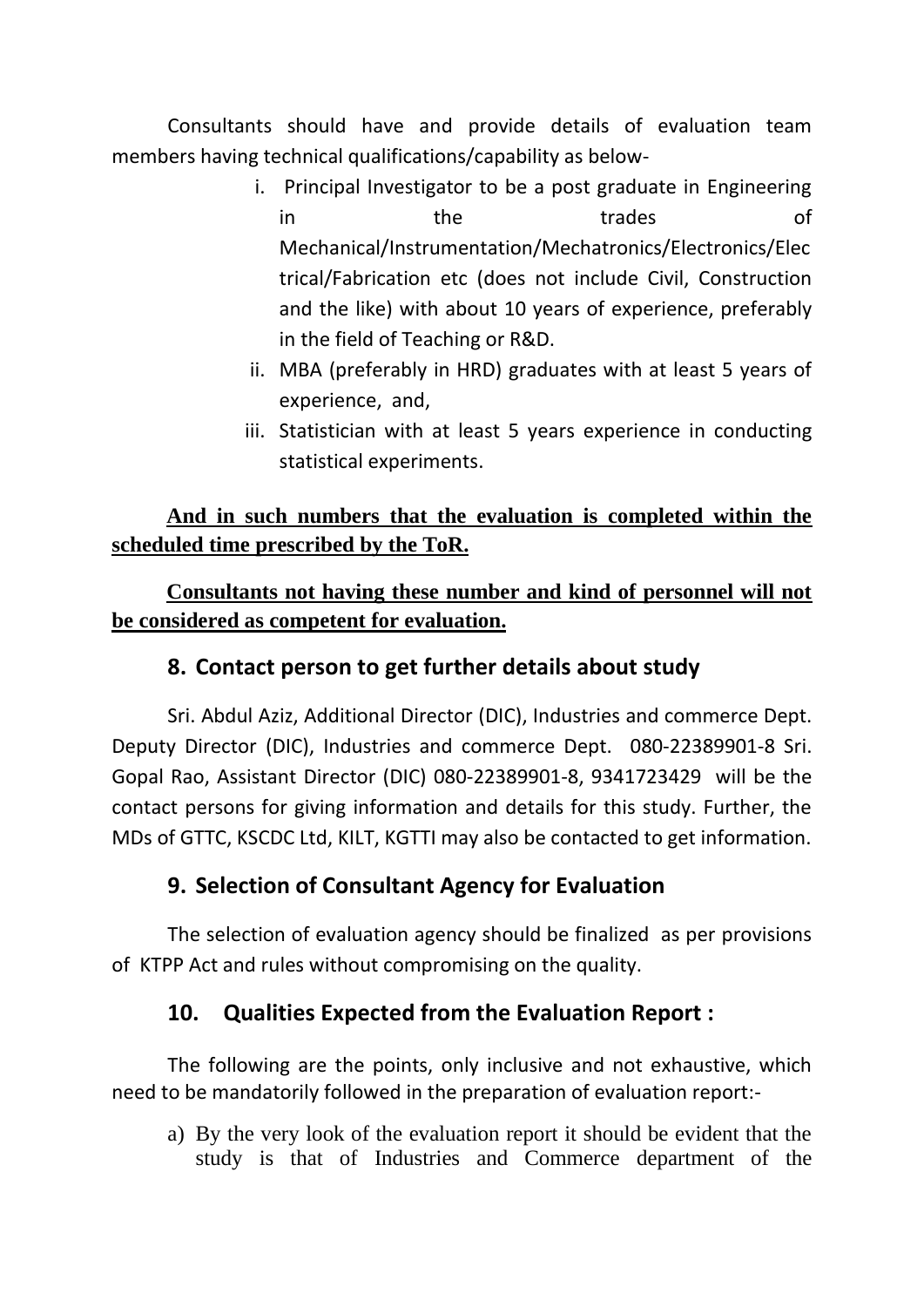Government of Karnataka, and Karnataka Evaluation Authority (KEA) which has been done by the Consultant. It should not intend to convey that the study was the initiative and work of the Consultant, merely financed by the Industries and Commerce department of the Government of Karnataka, and Karnataka Evaluation Authority (KEA).

- b) Evaluation is a serious professional task and its presentation should exhibit it accordingly. Please refrain from using glossy, super smooth paper for the entire volume overloaded with photographs, graphics and data in multicolor fancy fonts and styles.
- c) The Terms of Reference (ToR) of the study should form the first Appendix or Addenda of the report.
- d) The results should first correspond to the ToR. In the results chapter, each question of the ToR should be answered, and if possible, put up in a match the pair's kind of table, or equivalent. It is only after all questions framed in the ToR that is answered, that results over and above these be detailed.
- e) In the matter of recommendations, the number of recommendations is no measure of the quality of evaluation. Evaluation has to be done with a purpose to be practicable to implement the recommendations. The practicable recommendations should not be lost in the population maze of general recommendations. It is desirable to make recommendations in the report as follows:-

#### (A) **Short Term practicable recommendations**

These may not be more than five in number. These should be such that it can be acted upon without major policy changes and expenditure, and within say a year or so.

#### (B) **Long Term practicable recommendations**

There may not be more than ten in number. These should be such that can be implemented in the next four to five financial years, or with sizeable expenditure, or both but does not involve policy changes.

#### **(C ) Recommendations requiring change in policy**

There are those which will need lot of time, resources and procedure to implement.

#### **11. Cost and Schedule of Budget release**

Output based budget release will be as follows-

a. The **First instalment** of Consultation fee amounting to 30% of the total fee shall be payable **as advance** to the Consultant after the approval of the inception report, but only on execution of a bank guarantee of a